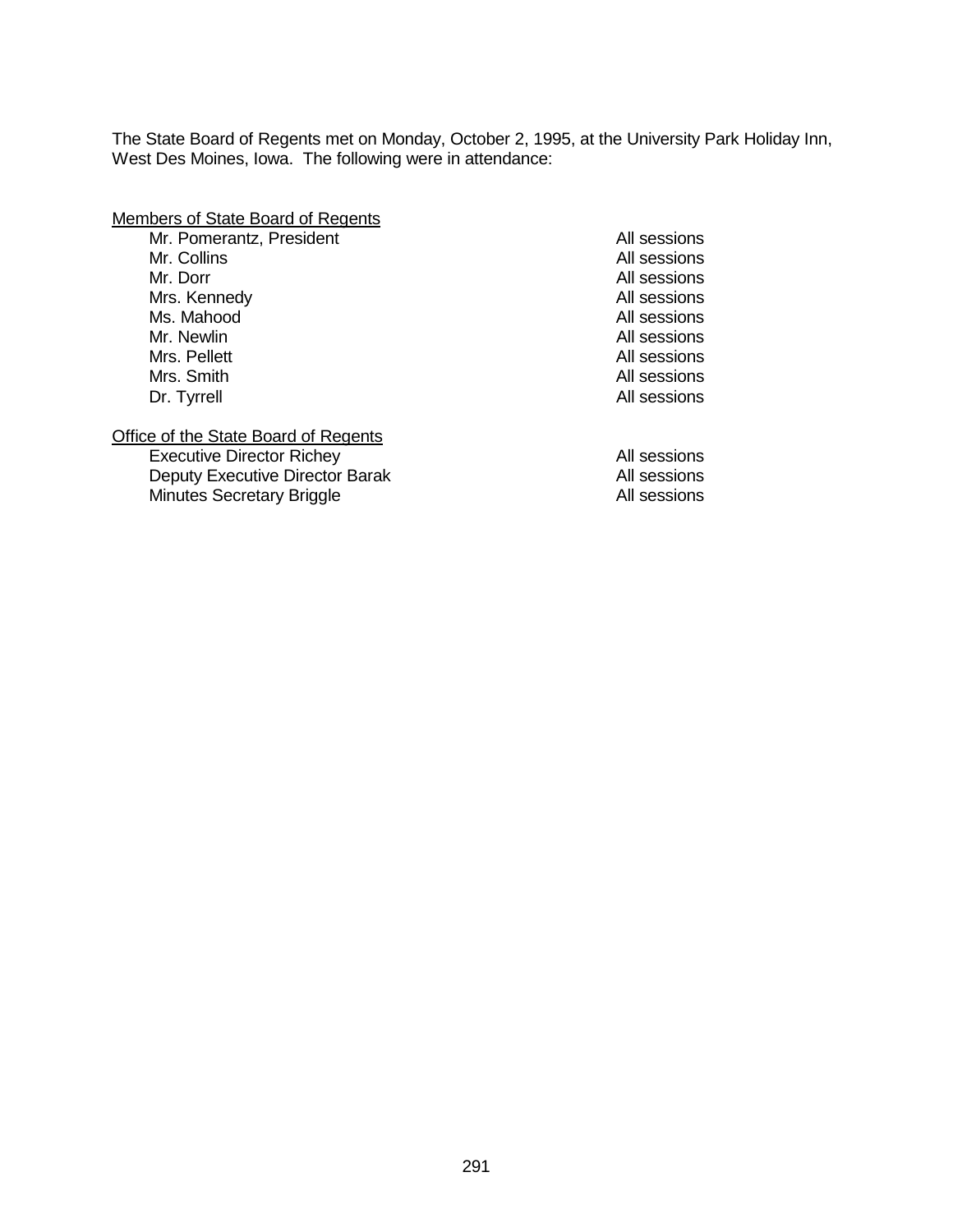GENERAL October 2, 1995

#### **C O R R E C T E D**

# GENERAL

President Pomerantz called the meeting to order at 8:40 a.m. The following business pertaining to general or miscellaneous business was transacted on Monday, October 2, 1995.

**EXECUTIVE SESSION**. President Pomerantz requested the Board convene in closed session to evaluate the professional competency of individuals whose appointment was being considered, pursuant to the Code of Iowa section 21.5(1)(i).

MOTION: Regent Kennedy moved to enter into closed session. Regent Pellett seconded the motion, and upon the roll being called, the following voted: AYE: Collins, Dorr, Kennedy, Mahood, Newlin, Pellett, Pomerantz, Smith, Tyrrell. NAY: None. ABSENT: None.

MOTION CARRIED UNANIMOUSLY.

The Board having voted at least two-thirds majority resolved to meet in closed session beginning at 8:45 a.m. on Monday, October 2, 1995. The Board arose therefrom at 7:25 p.m., and took a 30 minute recess.

### **The Board reconvened in open session at 7:50 p.m.**

## **APPOINTMENT OF PRESIDENT OF THE STATE UNIVERSITY OF IOWA**.

President Pomerantz stated that the purpose of this meeting was to elect a President for the University of Iowa.